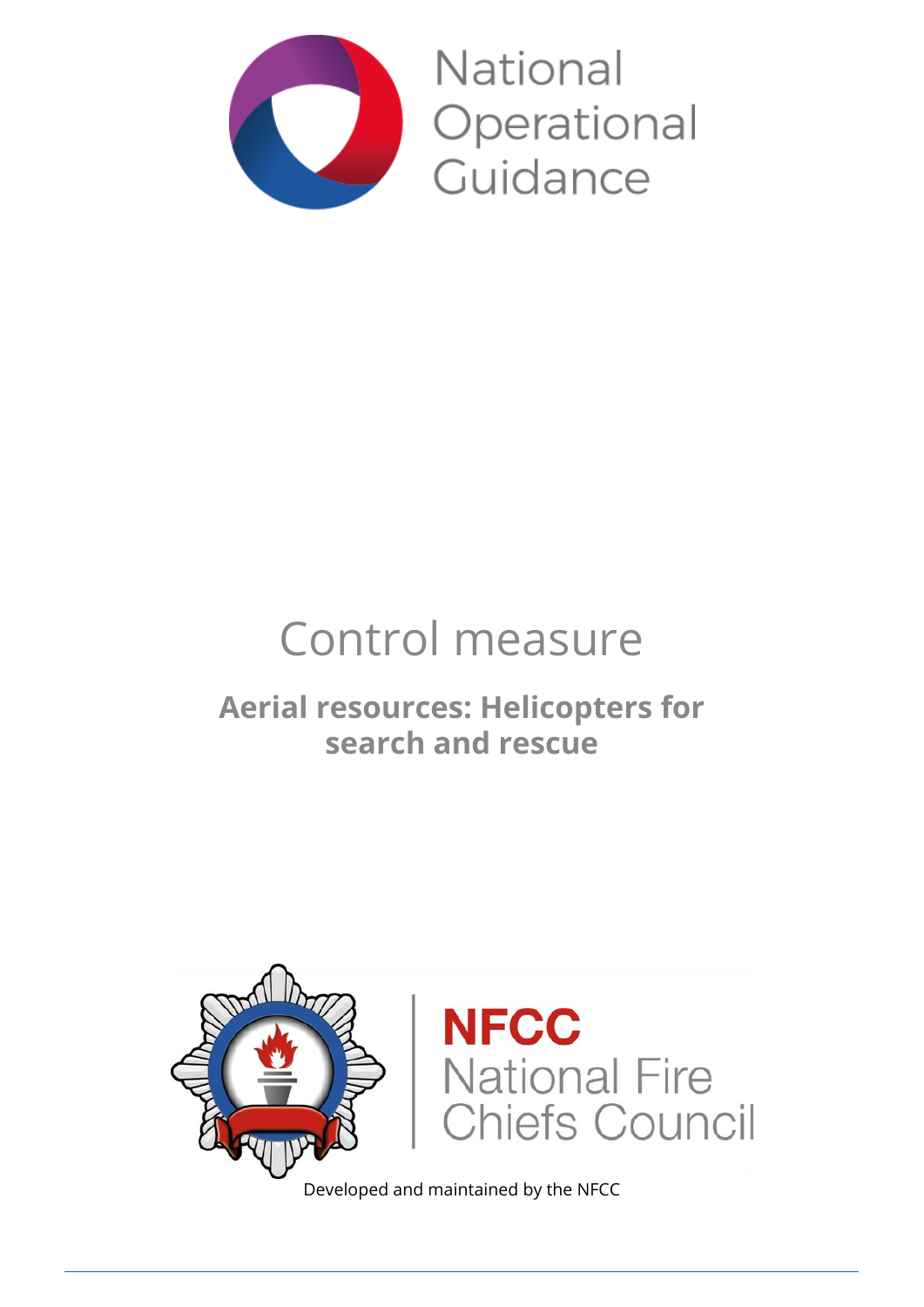



## Contents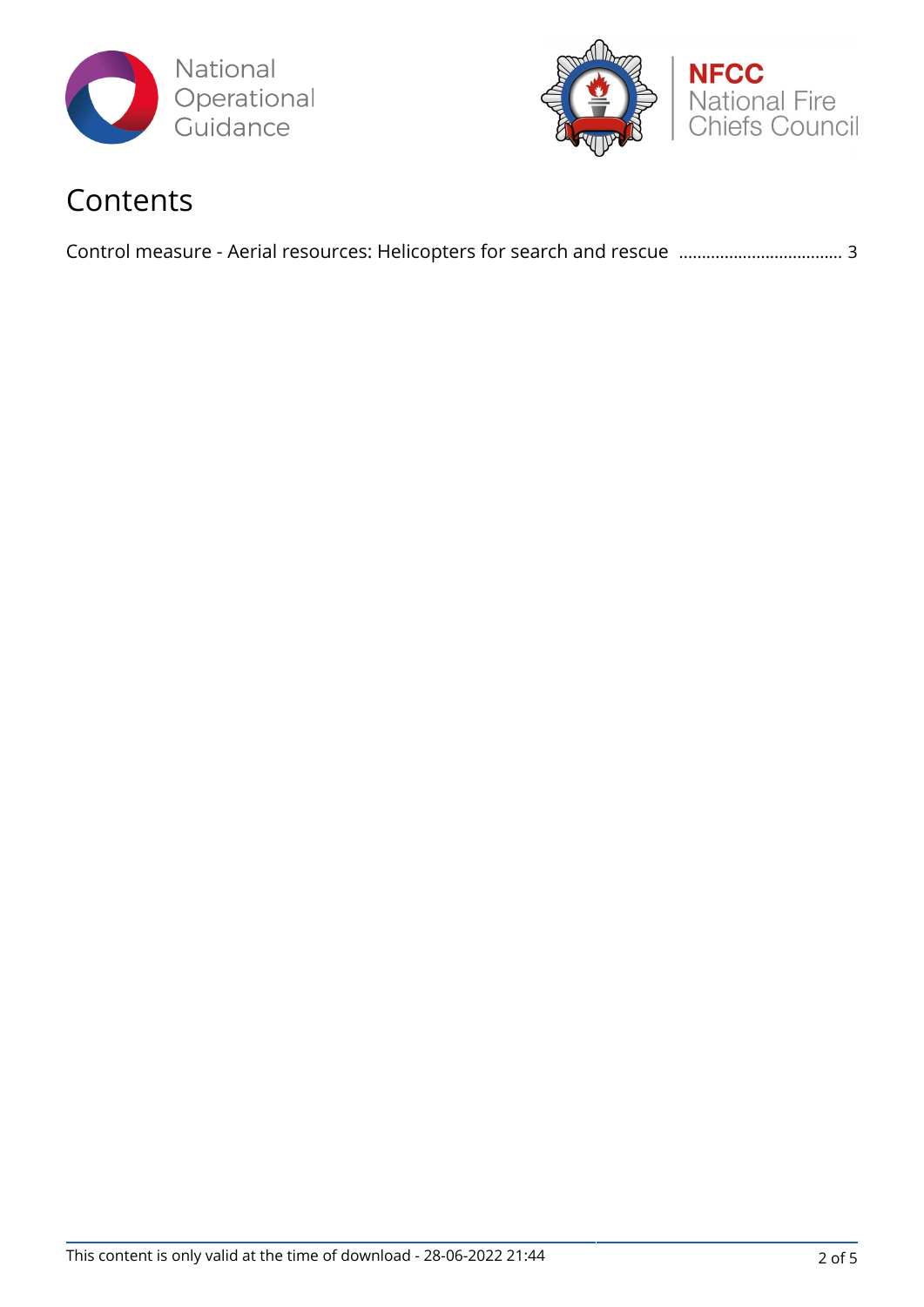



# Control measure - Aerial resources: Helicopters for search and rescue

### **Control measure knowledge**

Helicopters can be mobilised to assist in search and rescue activities including:

- Accessing stranded people
- Moving casualties
- Reconnaissance of inaccessible areas
- Providing an aerial view to inform and improve ground-level searches

The required capabilities should be considered when requesting helicopter assistance:

- Search and rescue helicopters requested through the Coastguard:
	- Searchlight
	- Winch capable
	- Operate in a wide range of weather conditions
	- $\circ$  Surveillance capabilities, including night vision and thermal imaging
	- A range of logistical tasks, including transporting emergency responders
	- Fully equipped medical facilities
- Police air support requested through the police:
	- o Searchlight
	- o Surveillance capabilities, including high-resolution zoom cameras, night vision and thermal imaging
- Helicopter Emergency Medical Service (HEMS) requested through the ambulance service:
	- Searchlight
	- Advanced trauma care
	- Treatment and transfer of casualties

Limitations should also be considered when requesting helicopter assistance:

- Impact on the incident ground
	- Noise
	- Rotor wash that can disturb water, dust and other objects, and even turn over vessels
	- Present a hazard for personnel working in the vicinity of helicopters, especially if they need to land
- Weather conditions
- Visibility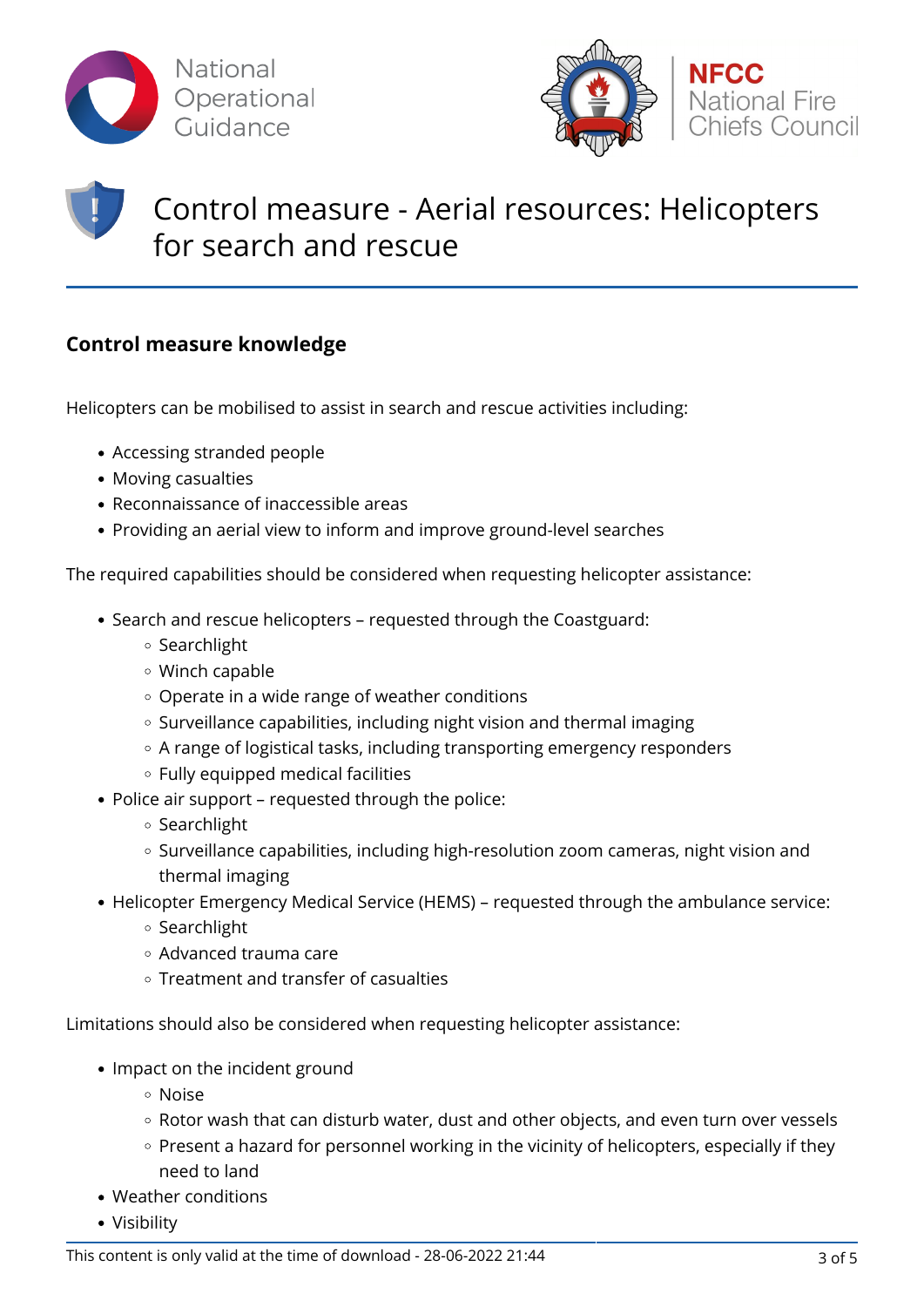



**NFCC** 

**Chiefs Council** 

#### • Location

- Physical features or hazards in the search area
- Landing requirements, although decisions about access or landing arrangements will be made by the pilot
- Fuel supply and flying time

When requesting helicopter resources, the following information will need to be provided:

- Location of incident (grid reference)
- Description of the incident
- Nature of tasking, for example, rescue, reconnaissance, medical assistance, transport
- Number and location of casualties
- Hazards at the location, such as overhead power lines
- Weather conditions and visibility
- The resources on scene or en route to the incident

Once the helicopter is on-scene, it will be necessary to brief the pilot or aircrew about their task, objectives and any hazards identified. Communication between the incident ground and the helicopter pilot or aircrew will need to be established and maintained; the correct air channel will need to be used to support this.

The information gathered by using helicopters should be used to:

- Improve situational awareness
- Assist with risk assessments
- Inform search and tactical planning
- Provide up-to-date information to operational and fire control personnel
- Ensure personnel are available, ready and in the correct location to respond

#### **Search and rescue helicopters**

The Coastguard's Aeronautical Rescue Coordination Centre (ARCC) responds to requests for search and rescue helicopter assistance if there is a threat to life. Helicopters are mobilised by the ARCC from several sites around the UK. The ARCC manage the deployment and support of search and rescue helicopters, including identification of refuelling sites and arranging reliefs.

Further information is provided in the publication, [Working with the ARCC](https://collaborate.resilience.gov.uk/RDService/home/220234/UK-Aeronautical-Rescue-Coordination-Centre), which is hosted on ResilienceDirect.

#### **Police helicopters**

The police air support units, National Police Air Support (NPAS), Police Service of Northern Ireland Air Support Unit and Police Scotland Air Support Unit, can provide additional support, advice and